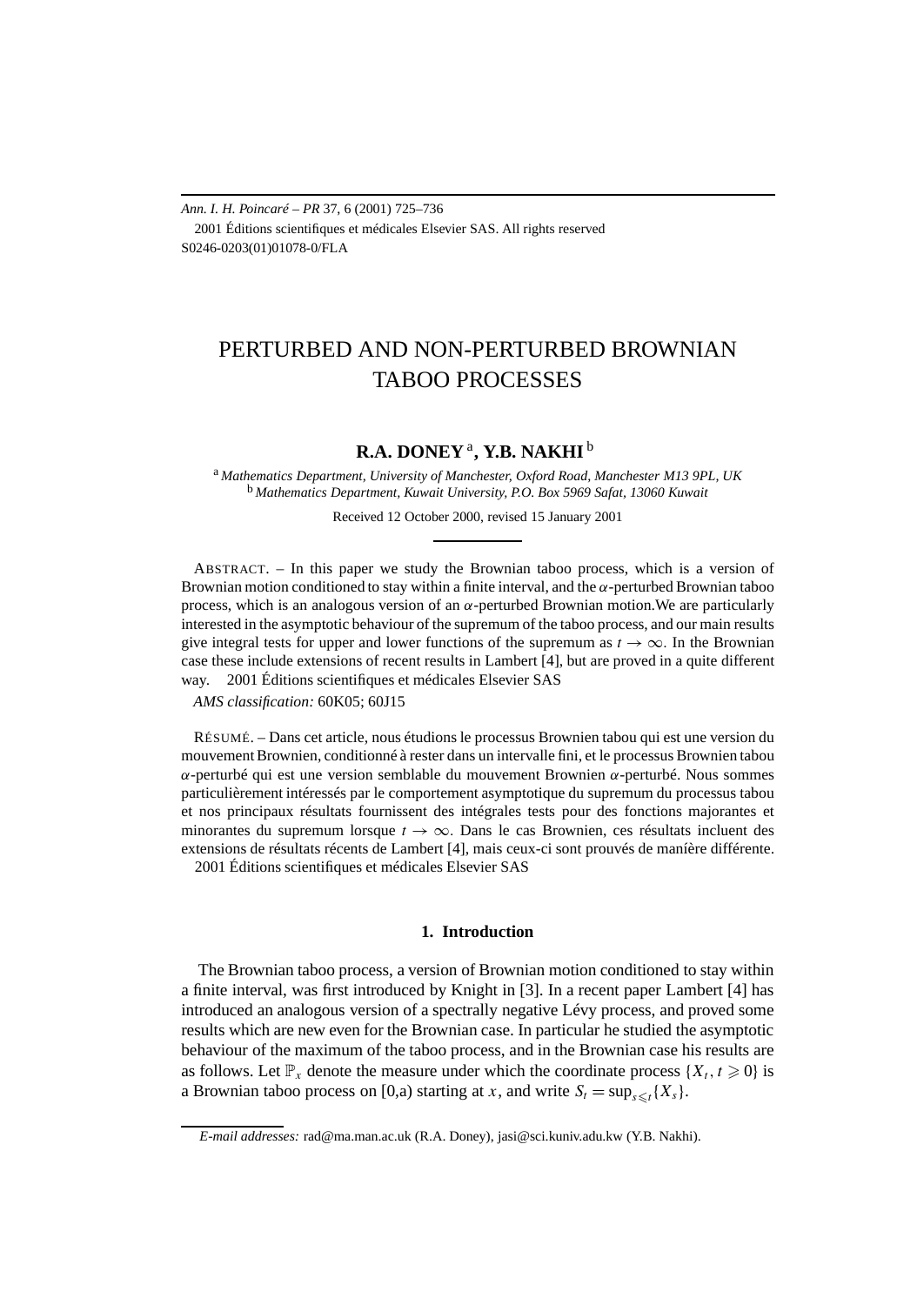THEOREM 1.1 (Lambert). –

(i) *For any fixed*  $x \in [0, a)$  *and any decreasing non-negative function*  $f$ ,

$$
\mathbb{P}_x\{a - S_t < f(t) \text{ i.o. as } t \to \infty\} = 0 \quad \text{or} \quad 1
$$

*according as*  $I := \int_1^\infty f(t) dt$  *is finite or infinite.* (ii) *For any fixed*  $x \in [0, a)$ 

$$
\mathbb{P}_{x}\left\{\limsup_{t\to\infty}\frac{t(a-S_t)}{\log\log t}=\frac{a^3}{\pi^2}\right\}=1.
$$
\n(1.1)

These results, and their extensions to the spectrally negative Lévy process case, were established in [4] by exploiting the fact that the excursions of the taboo process away from a fixed point form a Poisson point process. An alternative approach is to rephrase these results as statements about the behaviour of the first passage time process  ${T_y, x \leq y < a}$ , where  ${T_y = inf\{t: X_t > y\}}$ . This process has independent increments and an explicit formula for  $\mathbb{E}_x\{e^{-\lambda T_y}\}\$ is available. From this, it is easy to see that under  $\mathbb{P}_0$  we can write

$$
T_{y} \stackrel{d}{=} V_{y} + U_{y}, \tag{1.2}
$$

where, for fixed *y*,  $V_y$  and  $U_y$  are independent, non-negative random variables with  $V_y$ having an exponential distribution and *Uy* having a distribution whose tail decays at an exponential rate which is faster than that of  $V_y$ . Moreover the parameter  $\Theta(y)$  of  $V_y$  has the asymptotic behaviour

$$
\Theta(a-\varepsilon) \backsim \frac{\varepsilon \pi^2}{a^3} \quad \text{as } \varepsilon \downarrow 0,
$$

which explains the appearance of the quantity  $a^3/\pi^2$  in (1.1). We show that it is possible to exploit (1.2) to get sufficiently good bounds on the tail of the distribution of  $T_{a-\varepsilon}$  as  $\varepsilon \downarrow 0$  to establish the following improvement of (1.1).

THEOREM 1.2. – *For any fixed*  $x \in [0, a)$  *and any increasing non-negative function g such that*  $f(t) = t^{-1}g(t)$  *decreases,* 

$$
\mathbb{P}_x\{a - S_t > f(t) \text{ i.o. as } t \to \infty\} = 0 \quad or \quad 1
$$

*according as*  $J := \int_1^\infty t^{-1} e^{-\beta g(t)} dt$  *is finite or infinite, where*  $\beta = \pi^2/a^3$ *.* 

It is also the case that a similar technique can be used to give an alternative proof of the first statement in Theorem 1.1. Moreover it is clear that if we consider an *α*-perturbed Brownian taboo process, by which we mean the process we get by taking a suitable harmonic transforn of an *α*-perturbed Brownian motion, (see Chapters 8 and 9 of [7] for background on this), then we can no longer use Lambert's technique to study the asymptotic behaviour of the maximum. This is because the excursions away from a fixed point of this perturbed taboo process do not form a Poisson point process. However, even though this process is no longer Markovian, its first passage process is a timeinhomogeneous Markov process, and indeed has independent increments. There is also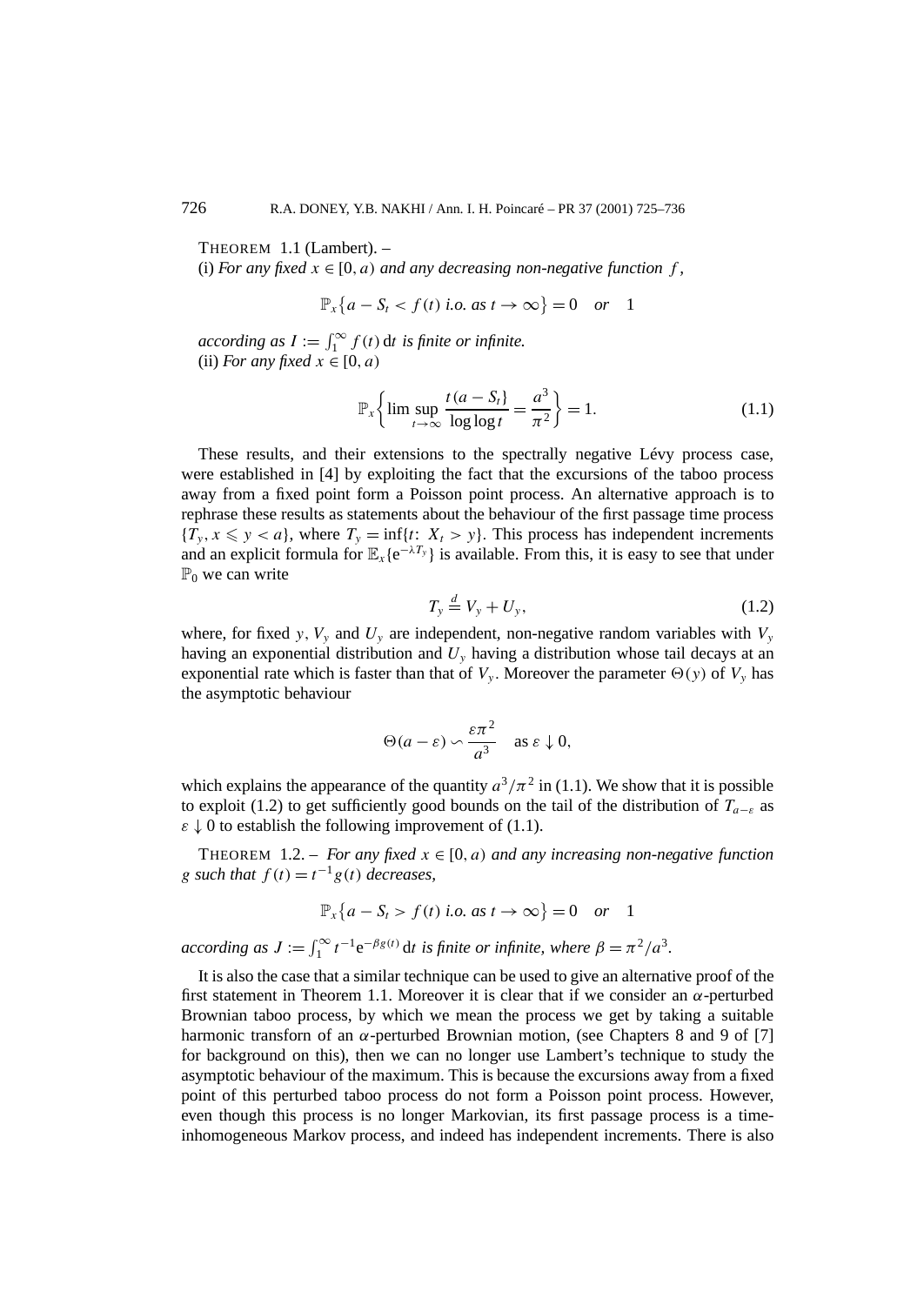an analogue of (1.2), with the exponentially distributed random variable being replaced by one having a Gamma distribution. Although the technical problems are somewhat more onerous, in section 3 we state and sketch the proofs of results which extend both theorems 1.1 and 1.2 to this perturbed situation.

#### **2. The Brownian case**

As previously remarked, the distribution of the first passage process under  $\mathbb{P}_x$  is determined by the fact that it has independent increments and satisfies, with  $\gamma = \pi/a$ ,

$$
\mathbb{E}_{x}\{e^{-\lambda T_{y}}\} = \begin{cases} \frac{\sin y y \sin x \sqrt{y^{2}-2\lambda}}{\sin xy \sin y \sqrt{y^{2}-2\lambda}} & \text{if } 0 < x < y < a, \ \lambda < \frac{y^{2}}{2}, \\ \frac{\sqrt{y^{2}-2\lambda} \sin y y}{y \sin y \sqrt{y^{2}-2\lambda}} & \text{if } 0 = x < y < a, \ \lambda < \frac{y^{2}}{2}. \end{cases}
$$
(2.1)

The first statement here is a special case of Proposition 3.2 of [4], but can easily be derived from the fact that the Taboo process is a space-time h-transform of Brownian motion killed on exiting  $(0, a)$ , with  $h(x, t) = \sin \gamma x \exp \frac{1}{2} t \gamma^2$ . Since  $\mathbb{P}_0$  is  $\lim_{x \downarrow 0} \mathbb{P}_x$ , the second statement also follows.

Introduce the notation  $\Theta(y) = \frac{\pi^2}{2a^2} \{(\frac{a}{y})^2 - 1\}$ , and for any  $0 < b < c \le \infty$  write  $D(b, c)$  for the distribution of a non-negative random variable which is zero with probability  $b/c$ , and conditioned on being positive, has an  $Exp(b)$  distribution. Then  $D(b, \infty)$  coincides with the Exp(*b*) distribution, and a random variable *D* has the  $D(b, c)$  distribution with  $c < \infty$  if and only if we can write

$$
Y_1=Y_2+D,
$$

where  $Y_2$  and  $D$  are independent,  $Y_1$  has an Exp(*b*) distribution, and  $Y_2$  has an Exp(*c*) distribution. We then have

LEMMA 2.1. – *For any*  $0 \le x < y < a$  *we have under*  $\mathbb{P}_x$ 

$$
T_y \stackrel{d}{=} V_y + U_y,\tag{2.2}
$$

*where the non-negative random variables*  $V_y$  *and*  $U_y$  *are independent,*  $V_y$  *has the*  $D(\Theta(y), \Theta(x))$  *distribution, and* 

$$
\mathbb{P}_x\{U_y > t\} \leqslant c_1 e^{-t\pi^2/a^2} \quad \text{for all } t \geqslant 0,
$$
 (2.3)

*where*  $c_1$  *is a constant, which depends only on a.* 

*Proof.* – Writing  $\phi_x(y, \lambda) = \mathbb{E}_x\{e^{-\lambda T_y}\}\$ and  $\phi(y, \lambda)$  for  $\phi_0(y, \lambda)$  we see from (2.1) that  $\phi_x(y, \lambda) = \phi(y, \lambda) / \phi(x, \lambda)$  for  $x > 0$ . Also, if we write  $\Theta_k(y) = \frac{\pi^2}{2a^2} \left\{ \left(\frac{ka}{y}\right)^2 - 1 \right\}$  for  $k \ge 1$ , so that  $\Theta_1(y) = \Theta(y)$ , we see from the infinite product representation of the sine function that

$$
\phi_x(y,\lambda) = \prod_1^{\infty} \frac{\Theta_k(y)\{\lambda + \Theta_k(x)\}}{\Theta_k(x)\{\lambda + \Theta_k(y)\}} = \prod_1^{\infty} \varphi_x(y,\lambda,k) \text{ say.}
$$
 (2.4)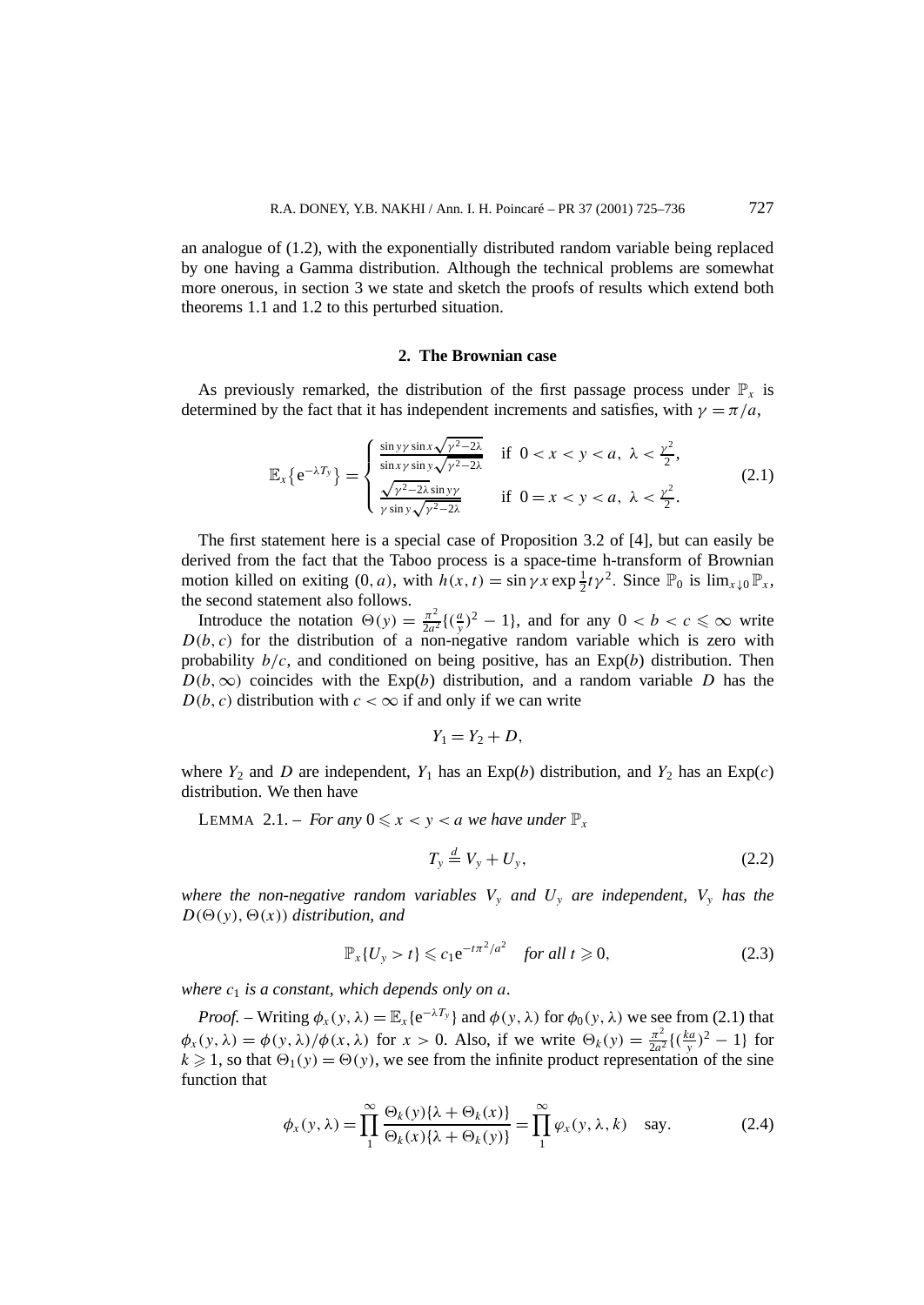Since  $\varphi_x(y, \lambda, k)$  is the Laplace transform of the  $D(\Theta_k(y), \Theta_k(x))$  distribution, the first statement follows. Noting that  $\Theta_k(y) \geq \Theta_2(y) \geq 3\pi^2/(2a^2)$  for  $k \geq 2$  this formula also shows that for  $0 \le \theta \le \pi^2/a^2$  we have

$$
\mathbb{E}_x\{e^{\theta U_y}\} \leq \mathbb{E}_0\{e^{\theta U_a}\} \leq \mathbb{E}_0\{e^{\frac{\pi^2}{a^2}U_a}\} := c_1,
$$
\n(2.5)

and the second result follows from Chebychev's inequality.  $\Box$ 

The main estimate we need in the proof of Theorem 1.2 is as follows.

LEMMA 2.2. – *Put*  $\beta = \pi^2/a^3$ ; *then for any fixed*  $0 \le x < a$ ,

$$
\mathbb{P}_x\{T_{a-\varepsilon} > t\} \backsim e^{-\beta t\varepsilon} \quad \text{as } t\varepsilon \to \infty \text{ and } t\varepsilon^2 \to 0.
$$

*Proof.* – Note first that if  $\tilde{\varepsilon} = \Theta(a - \varepsilon)$  then  $t\tilde{\varepsilon} = t\beta\varepsilon + O(t\varepsilon^2)$  as  $\varepsilon \downarrow 0$ . Using the decomposition (2.2) and the bound (2.3) gives

$$
\mathbb{P}_x\{T_{a-\varepsilon} > t\} = \int_0^t \mathbb{P}_x\{V_{a-\varepsilon} > t - s\} \mathbb{P}_x\{U_{a-\varepsilon} \in ds\} + \mathbb{P}_x\{U_{a-\varepsilon} > t\}
$$
  
=  $e^{-t\tilde{\varepsilon}}\left\{1 - \frac{\tilde{\varepsilon}}{\Theta(x)}\right\} \int_0^t e^{\tilde{\varepsilon}s} \mathbb{P}_x\{U_{a-\varepsilon} \in ds\} + \mathcal{O}(e^{-\frac{\pi^2 t}{a^2}}),$ 

and the result follows since the first inequality in (2.5) gives  $\mathbb{E}_x\{e^{\tilde{\varepsilon}U_{a-\varepsilon}}\} \to 1$ .  $\Box$ 

*Proof of Theorem 1.2.* – It is well-known (see Csáki [1] for a rigorous argument in a similar situation) that we can restrict attention to the "critical" case, so henceforth we assume that for  $t \geq t_0$ 

$$
\frac{1}{2\beta}\log\log t \leqslant g(t) \leqslant \frac{3}{2\beta}\log\log t. \tag{2.6}
$$

Let  $A_n = \{a - S_{t_n} > f(t_n)\} = \{T_{a - f(t_n)} > t_n\}$ , where  $t_n = e^n, n \ge 1$ . A simple calculation shows that  $J < \infty$  is equivalent to the convergence of  $\sum_{1}^{\infty} e^{-\beta h_n}$ , where  $h_n = g(t_n)$ . Plainly (2.6) implies that  $\sqrt{t_n} f(t_n) \to 0$  and  $t_n \overline{f(t_n)} \to \infty$  so we can apply Lemma 2.2 to get

$$
\mathbb{P}_{x}\lbrace A_{n}\rbrace \sim \exp(-\beta t_{n} f(t_{n})) = \exp(-\beta h_{n}).
$$

Then the Borel–Cantelli lemma establishes the result when  $J < \infty$ .

Now assume that  $J = \infty$ , so that  $\sum_{1}^{\infty} P_{x} \{A_n\} = \infty$ . We want to use the Kochen–Stone modification of the Borel–Cantelli lemma to deduce from this that  $\mathbb{P}_{x}$ {*A<sub>n</sub>* i.o.} = 1. Note that for  $j > i$  with  $r_n = a - f(t_n)$  we have

$$
\mathbb{P}_{x}\{A_{i} \cap A_{j}\} = \int_{0}^{r_{i}} \mathbb{P}_{x}\{A_{i}, X_{t_{i}} \in dy\} \mathbb{P}_{y}\{T_{r_{j}} > t_{j} - t_{i}\} \leq \mathbb{P}\{T_{r_{j}} > t_{j} - t_{i}\} \int_{0}^{r_{i}} \mathbb{P}_{x}\{A_{i}, X_{t_{i}} \in dy\} = \mathbb{P}\{T_{r_{j}} > t_{j} - t_{i}\} \mathbb{P}_{x}\{A_{i}\}.
$$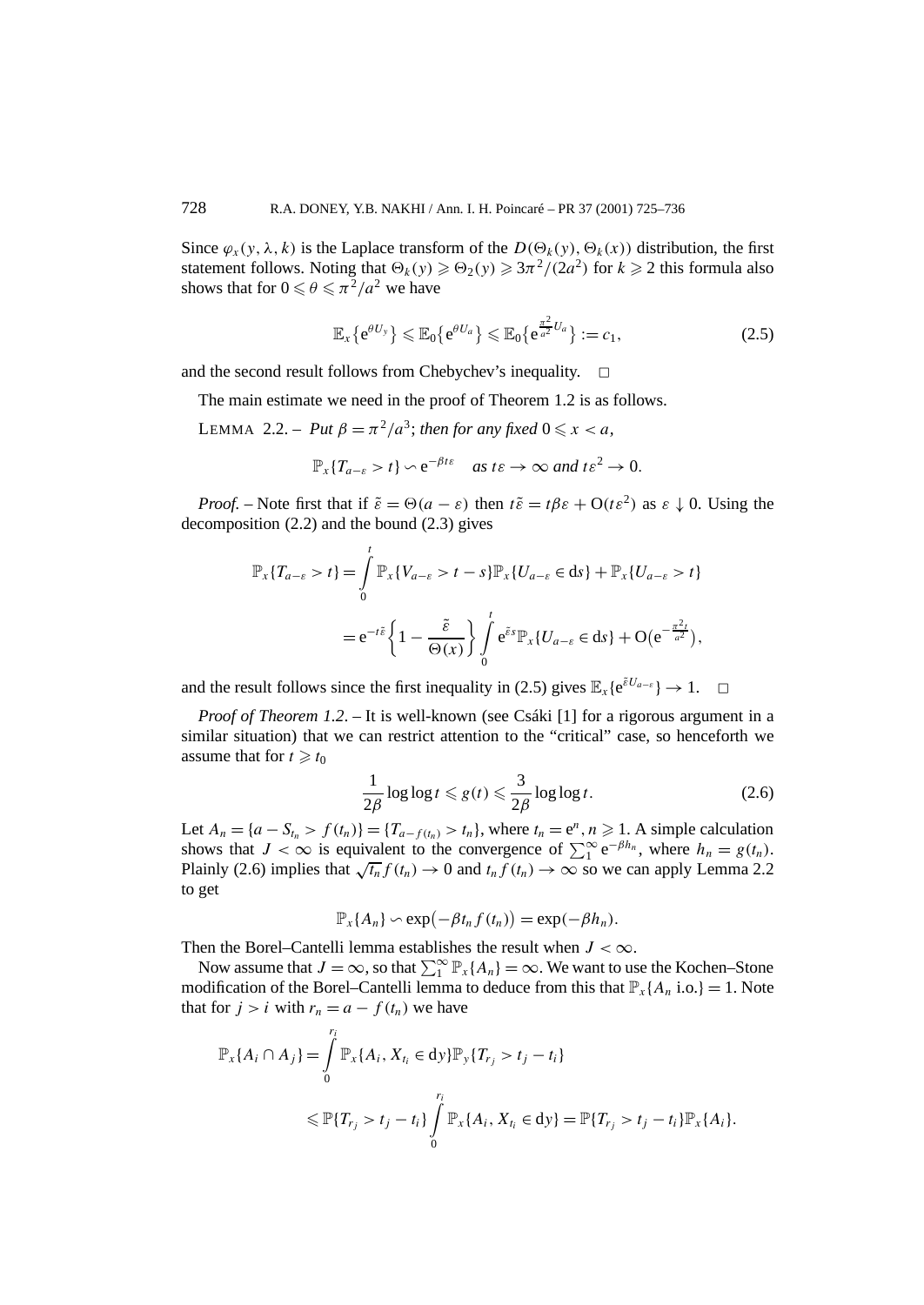Since  $(t<sub>j</sub> - t<sub>i</sub>) f(t<sub>j</sub>)$  → ∞ as  $i \rightarrow \infty$  we can apply Lemma 2.2 to get

$$
\mathbb{P}\{T_{r_j} > t_j - t_i\} \sim \exp{-\beta(t_j - t_i)f(t_j)} = \exp{-\beta h_j(1 - e^{i-j})},
$$
 (2.7)

provided that  $(t_j - t_i) \{f(t_j)\}^2 \rightarrow 0$ , and this is immediate from (2.6). Now given an arbitrary  $\delta > 0$  we put  $m_i = \min(n \geq 1: h_{i+k} \leq \delta e^k \text{ for all } k \geq n), i = 1, 2, \ldots$  It is easy to see from (2.6) that for all large enough *i*

$$
m_i \leq 1 + \log h_{2i} \leq 1 + \frac{3}{2b} \log 2i.
$$

Thus there exists  $N_{\delta}$  such that, for all large enough *n*,

$$
\sum_{i=N_{\delta}}^{n} \sum_{j=i+1}^{i+m_i} \mathbb{P}_{x} \{A_i \cap A_j\} \leq (1+\delta) \sum_{i=N_{\delta}}^{n} \sum_{j=i+1}^{i+m_i} \mathbb{P}_{x} \{A_i\} \exp - \beta h_j (1 - e^{i-j})
$$
  

$$
\leq (1+\delta) \sum_{i=N_{\delta}}^{n} m_i \mathbb{P}_{x} \{A_i\} \exp - \beta h_i (1 - e^{-1})
$$
  

$$
\leq (1+\delta) \sum_{i=N_{\delta}}^{n} m_i \mathbb{P}_{x} \{A_i\} i^{-\frac{1}{2}(1-e^{-1})} \leq c_2 \sum_{i=1}^{n} \mathbb{P}_{x} \{A_i\}.
$$

But also, since  $h_j(1 - e^{i-j}) \ge h_j - \delta$  when  $j > i + m_i$ ,

$$
\sum_{i=N_{\delta}}^{n} \sum_{j>i+m_i}^{n} \mathbb{P}_{x}\lbrace A_i \cap A_j \rbrace \leq (1+\delta) \sum_{i=N_{\delta}}^{n} \sum_{j>i+m_i}^{n} \mathbb{P}_{x}\lbrace A_i \rbrace e^{\beta \delta} e^{-\beta h_j}
$$
  

$$
\leq (1+2\delta) e^{\beta \delta} \sum_{i=1}^{n} \sum_{j=i+1}^{n} \mathbb{P}_{x}\lbrace A_i \rbrace \mathbb{P}_{x}\lbrace A_j \rbrace,
$$

and since  $\delta$  is arbitrary, it follows that

$$
\lim \sup_{n \to \infty} \frac{\sum_{i=1}^n \sum_{j=1}^n \mathbb{P}_x\{A_i \cap A_j\}}{(\sum_{i=1}^n \mathbb{P}_x\{A_i\})^2} \leq 1,
$$

and the result follows.  $\Box$ 

#### **3. The perturbed case**

If *B* is a standard Brownian motion starting from zero,  $\alpha < 1$  is a constant, and  $S_t^B = \sup_{0 \le s \le t} B_s$ , then the process *Y* defined by

$$
Y_t=B_t+\frac{\alpha}{1-\alpha}S_t^B, \quad t\geqslant 0,
$$

is called an *α*-perturbed Brownian motion. It is immediate that  $S_t^Y = \sup_{0 \le s \le t} Y_s$  is given by

$$
S_t^Y = \frac{1}{1 - \alpha} S_t^B,
$$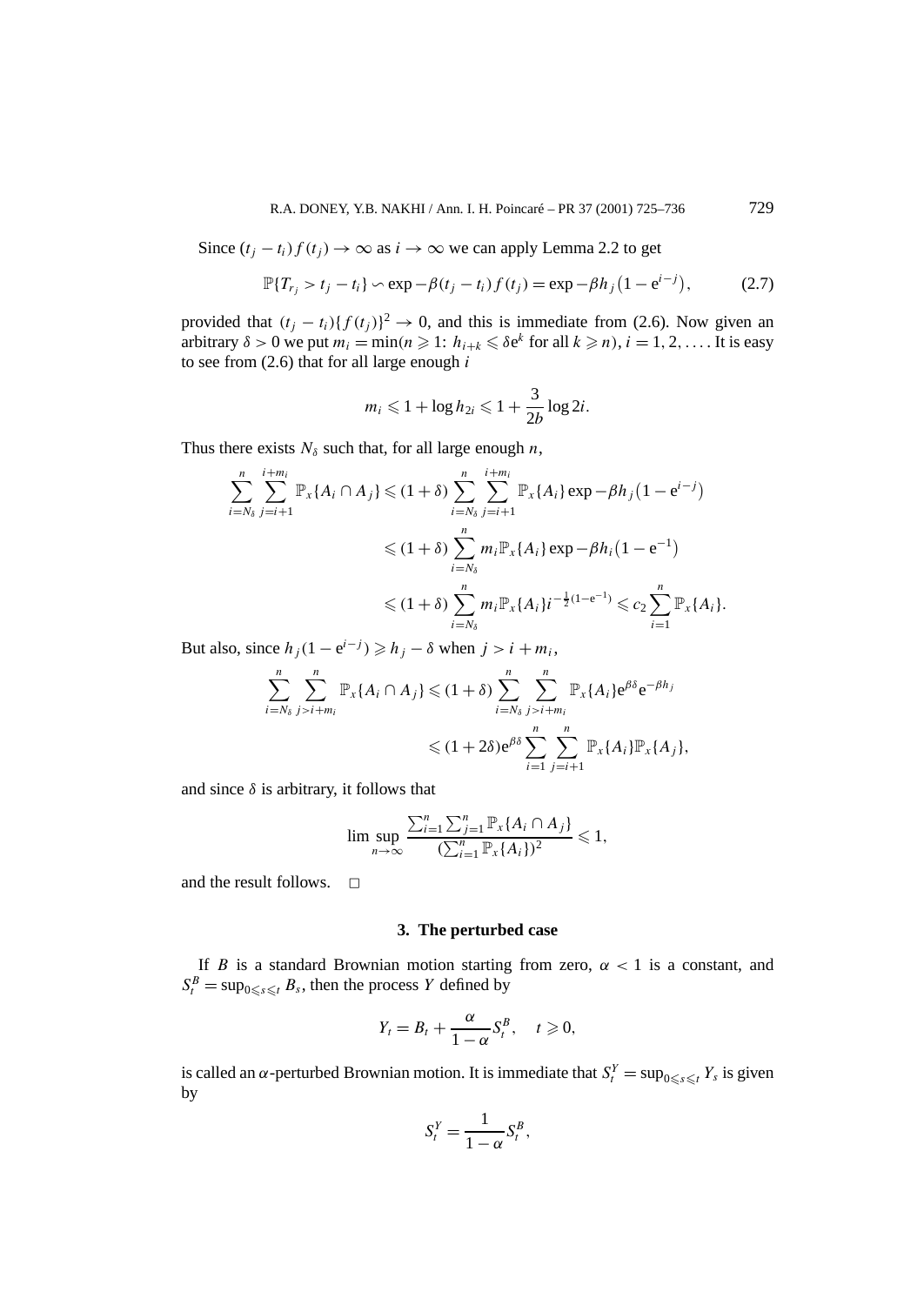and it follows that *Y* is the pathwise unique solution of the functional equation

$$
Y_t=B_t+\alpha S_t^Y, \quad t\geqslant 0.
$$

(For more information about this process see Chapters 8 and 9 of [7] and the references given there.)

It is not difficult to construct an h-transform of the bivariate Markov process consisting of an *α*-perturbed Brownian motion killed when it exits *(*0*, a)* and its supremum process, which corresponds to conditioning the *α*-perturbed Brownian motion to remain within this interval. We will refer to [6] for the details of this calculation, and merely record that the required function is

$$
h(x, s, t) = \frac{\sin \gamma x}{\{\sin \gamma s\}^\alpha} \exp \frac{1}{2} t \gamma^2,
$$

where again  $\gamma = \pi/a$ , and as previously noted, the perturbation parameter satisfies  $\alpha$  < 1. We call this an  $\alpha$ -perturbed taboo process, and in this section  $\mathbb{P}_{x}^{(\alpha)}$  will denote the measure under which the coordinate process is a version of this process starting from *x*. The result corresponding to Theorem 1.2 is as follows.

THEOREM 3.1. – *For any fixed*  $x \in [0, a)$  *and any increasing non-negative function g such that*  $f(t) = t^{-1}g(t)$  *is decreasing,* 

$$
\mathbb{P}_x^{(\alpha)}\{a - S_t > f(t) \text{ i.o. as } t \to \infty\} = 0 \quad or \quad 1
$$

 $\arccor$ *ding as*  $K := \int_1^\infty t^{-1} g(t)^{-\alpha} e^{-\beta g(t)} dt$  *is finite or infinite, where*  $\beta = \pi^2/a^3$ *.* 

*Remark 1.* – A consequence of this result is that, with  $log_k(\cdot)$  denoting the *k*th iterate of  $log(\cdot)$ , and  $\bar{\alpha} = 1 - \alpha$ ,

$$
\mathbb{P}_{x}^{(\alpha)}\bigg\{\lim\sup_{t\to\infty}\frac{t(a-S_t)-\beta^{-1}\log_2t}{\log_3t}=\frac{\bar{\alpha}}{\beta}\bigg\}=1,
$$

so that the effect of the perturbation is only felt on the  $\log_3 t$  scale.

The result corresponding to the first part of Theorem 1.1 is:

THEOREM 3.2. – *For any fixed*  $x \in [0, a)$  *and any non-negative function* f *such that*  $g(t) = 1/(tf(t))$  *increases to*  $\infty$ *,* 

$$
\mathbb{P}_x\{a - S_t < f(t) \text{ i.o. as } t \to \infty\} = 0 \quad \text{or} \quad 1
$$

*according as*

$$
L := \int_{1}^{\infty} \frac{\mathrm{d}t}{t g(t)^{\bar{\alpha}}}
$$

*is finite or infinite.*

The key to our analysis is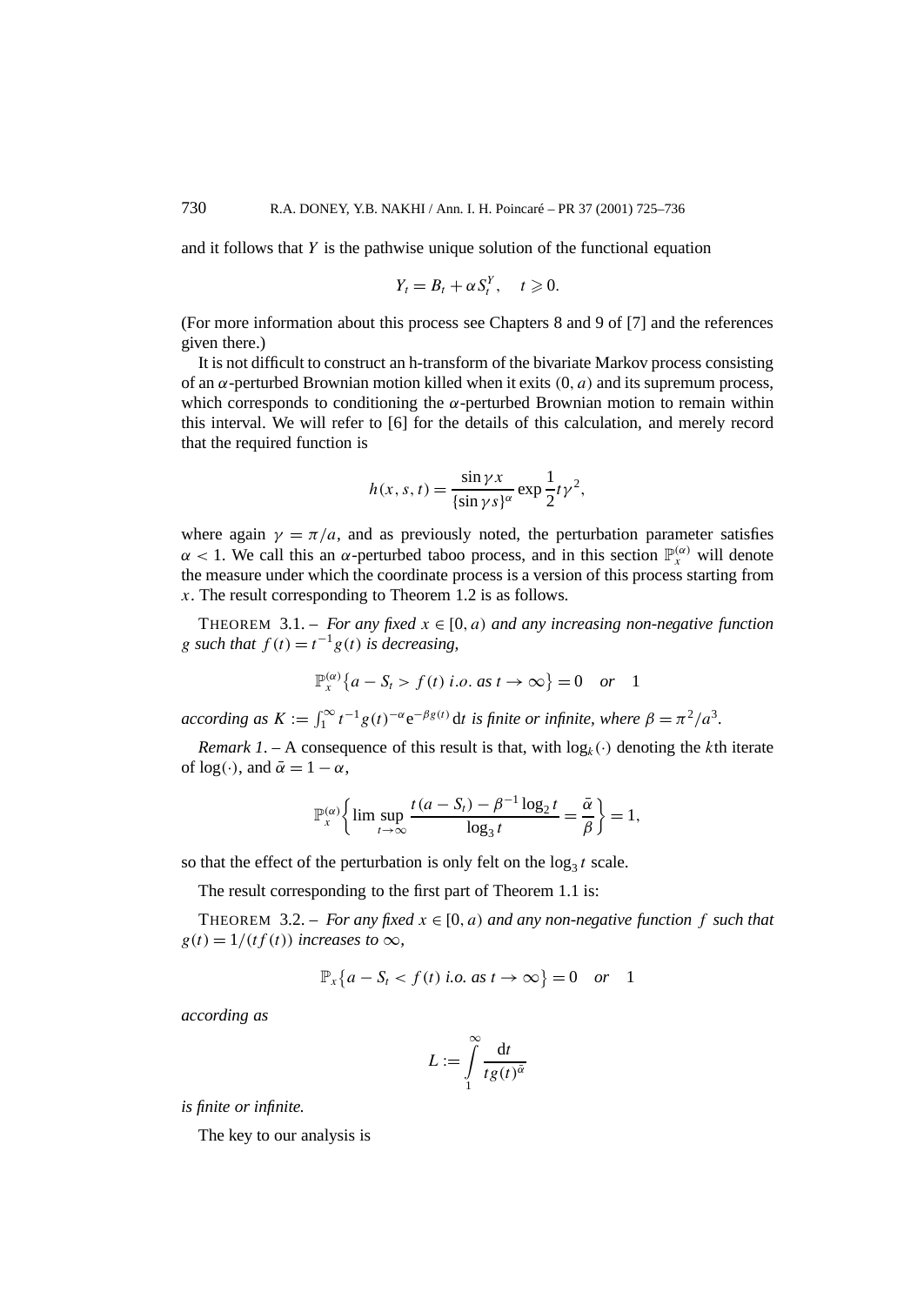LEMMA 3.3. – *Under*  $\mathbb{P}_{x}^{(\alpha)}$  *the first passage process*  $\{T_{y}, x \leqslant y < a\}$  *has independent increments and*

$$
\mathbb{E}^{(\alpha)}_x \{e^{-\lambda T_y}\} = \left(\mathbb{E}_x \{e^{-\lambda T_y}\}\right)^{\bar{\alpha}},
$$

*where the righthand side is given explicitly in* (2.1)*.*

*Proof.* – The first statement follows from the fact  $\{(X_t, S_t), t \geq 0\}$  is a Markov process under  $\mathbb{P}_{x}^{(\alpha)}$ . Also the Laplace transform of the time at which an  $\alpha$ -perturbed Brownian motion first exits a finite interval is known, (see, e.g., [2]), and the second result follows by a simple calculation.  $\Box$ 

Next, we introduce, for any  $0 < b < c \leq \infty$  the distribution  $D^{(\bar{\alpha})}(b, c)$  of a nonnegative random variable with Laplace transform  ${b(\lambda + c)/(c(\lambda + b))}^{\bar{\alpha}}$  if  $c < \infty$ , and Laplace transform  $\{b/(\lambda + b)\}^{\bar{\alpha}}$  if  $c = \infty$ . Then  $D^{(\bar{\alpha})}(b, \infty)$  coincides with the  $\Gamma(\bar{\alpha}, b)$ distribution, and a random variable *D* has the  $D^{(\alpha)}(b, c)$  distribution with  $c < \infty$  if and only if we can write

$$
Y_1 = Y_2 + D,\t\t(3.1)
$$

where *Y*<sub>1</sub> and *Y*<sub>2</sub> have  $\Gamma(\bar{\alpha}, b)$  and  $\Gamma(\bar{\alpha}, c)$  distributions and *Y*<sub>2</sub> and *D* are independent. In the case  $\alpha = 0$  the tail behaviour of this distribution is obvious, but now a little work is required.

LEMMA 3.4. – *If D has a*  $D^{(\bar{\alpha})}(b, c)$  *distribution with*  $c \leq \infty$  *fixed,*  $bt \rightarrow \infty$ *, and*  $b^2t \rightarrow 0$  *then* 

$$
\Gamma(\bar{\alpha})P(D > t) \backsim (bt)^{-\alpha} e^{-bt}.
$$
 (3.2)

*Proof.* – If  $c = \infty$  we know that *bD* has a  $\Gamma(\bar{\alpha}, 1)$  distribution and the result is immediate. When  $c < \infty$  we have  $\Gamma(\bar{\alpha})P(D > t) \leq \Gamma(\bar{\alpha})P(Y_1 > t) \backsim (bt)^{-\alpha}e^{-bt}$ , so we only need a corresponding lower bound. For this we write  $\eta = 2b/c$  and use (3.1) to get

$$
\Gamma(\bar{\alpha})P(Y_2 \leq \eta t)P(D > t) \geq \Gamma(\bar{\alpha})P(Y_1 > t(1 + \eta)) - \Gamma(\bar{\alpha})P(Y_2 > \eta t)
$$
  
\$\sim (bt)^{-\alpha}e^{-bt}e^{-2b^2t/c} + O((\eta t)^{-\alpha}e^{-c\eta t}) \sim (bt)^{-\alpha}e^{-bt}\$.

Since  $P(Y_2 \leq \eta t) \to 1$ , the result follows.  $\Box$ 

The analogue of Lemma 2.1 is straightforward:

LEMMA 3.5. – *For any*  $0 \le x < y < a$  *we have under*  $\mathbb{P}_{x}^{(\alpha)}$ 

$$
T_y \stackrel{d}{=} V_y + U_y,\tag{3.3}
$$

*where the non-negative random variables*  $V_y$  *and*  $U_y$  *are independent,*  $V_y$  *has the*  $D^{(\bar{\alpha})}(\Theta(y), \Theta(x))$  *distribution, and* 

$$
\mathbb{P}_{x}^{(\alpha)}\{U_{y} > t\} \leqslant c_{2}e^{-t\pi^{2}/a^{2}} \quad \text{for all } t \geqslant 0,
$$
\n(3.4)

*where*  $c_2$  *is a constant, which depends only on a and*  $\alpha$ *.*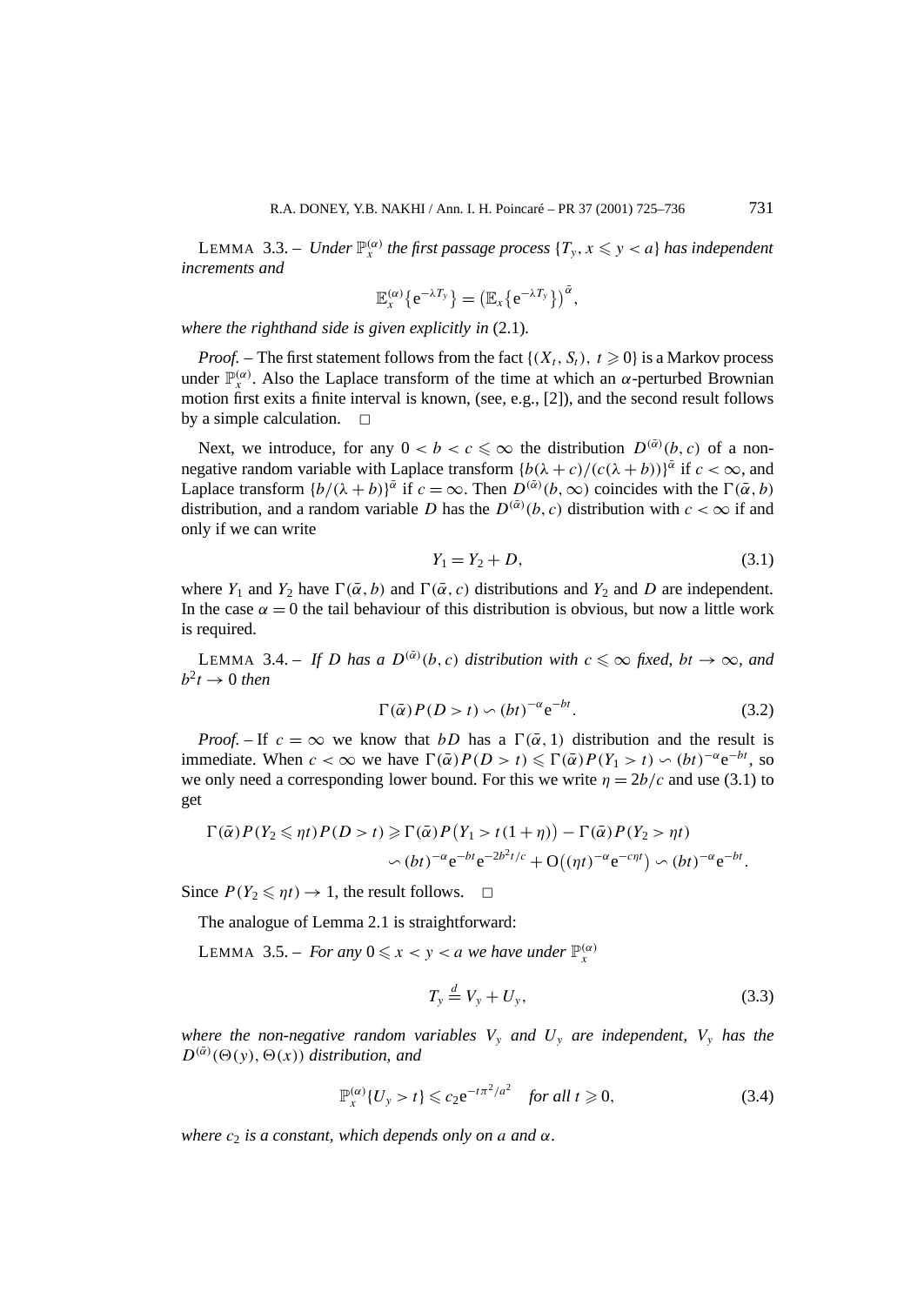*Proof.* – The proof is the same as that of Lemma 2.1. <del>□</del>

The result corresponding to Lemma 2.2 now follows.

LEMMA 3.6. – *Put*  $\beta = \pi^2/a^3$ ; *then for any fixed*  $0 \le x < a$ ,

$$
\Gamma(\bar{\alpha})\mathbb{P}_{x}^{(\alpha)}\{T_{a-\varepsilon}>t\}\backsim(\beta t\varepsilon)^{-\alpha}e^{-\beta t\varepsilon}\quad as\;t\varepsilon\to\infty\;and\;t\varepsilon^{2}\to0.
$$

*Proof.* – It is immediate from (3.3), Lemma 3.4, and the fact that  $\tilde{\varepsilon} = \Theta(a - \varepsilon)$  $= \beta \varepsilon + O(\varepsilon^2)$  as  $\varepsilon \downarrow 0$  that

$$
\Gamma(\bar{\alpha})\mathbb{P}_{x}^{(\alpha)}\lbrace T_{a-\varepsilon}>t\rbrace \geqslant \Gamma(\bar{\alpha})\mathbb{P}_{x}^{(\alpha)}\lbrace V_{a-\varepsilon}>t\rbrace \backsim (t\tilde{\varepsilon})^{-\alpha}e^{-t\tilde{\varepsilon}} \backsim (\beta t\varepsilon)^{-\alpha}e^{-\beta t\varepsilon}.
$$

But with  $\tilde{\eta} = 2a^2\tilde{\varepsilon}/\pi^2$ 

$$
\mathbb{P}_{x}^{(\alpha)}\lbrace T_{a-\varepsilon}>t\rbrace \leq \mathbb{P}_{x}^{(\alpha)}\lbrace V_{a-\varepsilon}>t(1-\tilde{\eta})\rbrace \mathbb{P}_{x}^{(\alpha)}\lbrace U_{a-\varepsilon}\leq \tilde{\eta}t\rbrace + \mathbb{P}_{x}^{(\alpha)}\lbrace U_{a-\varepsilon}>\tilde{\eta}t\rbrace
$$

$$
\sim (t\tilde{\varepsilon})^{-\alpha}e^{-\tilde{t}\varepsilon}/\Gamma(\bar{\alpha})+O\big(e^{-\tilde{\eta}t\pi^{2}/a^{2}}\big)\sim (\beta t\varepsilon)^{-\alpha}e^{-\beta t\varepsilon}/\Gamma(\bar{\alpha}).\qquad \Box
$$

*Proof of Theorem 3.1.* – This follows the same lines as the proof of Theorem 1.2, so we omit some of the details. As before, we will assume (2.6) is in force, and again put  $A_n = \{a - S_{t_n} > f(t_n)\} = \{T_{a - f(t_n)} > t_n\}$ , where  $t_n = e^n, n \ge 1$ . A simple calculation shows that  $K < \infty$  is equivalent to the convergence of  $\sum_1^{\infty} (h_n)^{-\alpha} e^{-\beta h_n}$ , where  $h_n = g(t_n)$ . Then Lemma 3.6 gives

$$
\Gamma(\bar{\alpha})\mathbb{P}_{x}^{(\alpha)}\lbrace A_{n}\rbrace \backsim (\beta h_{n})^{-\alpha}\exp(-\beta h_{n}),
$$

and the Borel–Cantelli lemma establishes the result when  $K < \infty$ .

Now assume that  $K = \infty$ , so that  $\sum_{1}^{\infty} \mathbb{P}_{x}^{(\alpha)} \{A_{n}\} = \infty$ . As before we need to estimate  $\mathbb{P}_{x}^{(\alpha)}\{A_i \cap A_j\}$ , and here the fact that  $\{X_t, t \geq 0\}$  is not Markov under  $\mathbb{P}_{x}^{(\alpha)}$  introduces a complication. Note that for  $j > i$  with  $r_n = a - f(t_n)$  we have

$$
\mathbb{P}_{x}^{(\alpha)}\{A_{i} \cap A_{j}\} = \int_{0}^{r_{i}} \int_{y}^{r_{i}} \mathbb{P}_{x}^{(\alpha)}\{A_{i}, X_{t_{i}} \in dy, S_{t_{i}} \in dz\} \mathbb{P}_{y,z}^{(\alpha)}\{T_{r_{j}} > t_{j} - t_{i}\},
$$
(3.5)

where  $\mathbb{P}_{y,z}^{(\alpha)}$  stands for the measure under which the coordinate process is an  $\alpha$ -perturbed taboo process satisfying the initial conditions  $(X_0, S_0) = (y, z)$ . Under this measure we have the decomposition

$$
T_{r_j} = T^{(1)} + T^{(2)},\tag{3.6}
$$

where  $T^{(1)}$  and  $T^{(2)}$  are independent,  $T^{(1)}$  has the distribution of  $T_z$  under the *unperturbed* measure  $\mathbb{P}_y$ , and  $T^{(2)}$  has the distribution of  $T_{r_j}$  under the *perturbed* measure  $\mathbb{P}_z^{(\alpha)}$ . Now if  $\alpha > 0$  it is clear that

$$
\mathbb{P}_y(T_z>t)\leqslant \mathbb{P}_y^{(\alpha)}(T_z>t)\leqslant \mathbb{P}^{(\alpha)}(T_z>t),
$$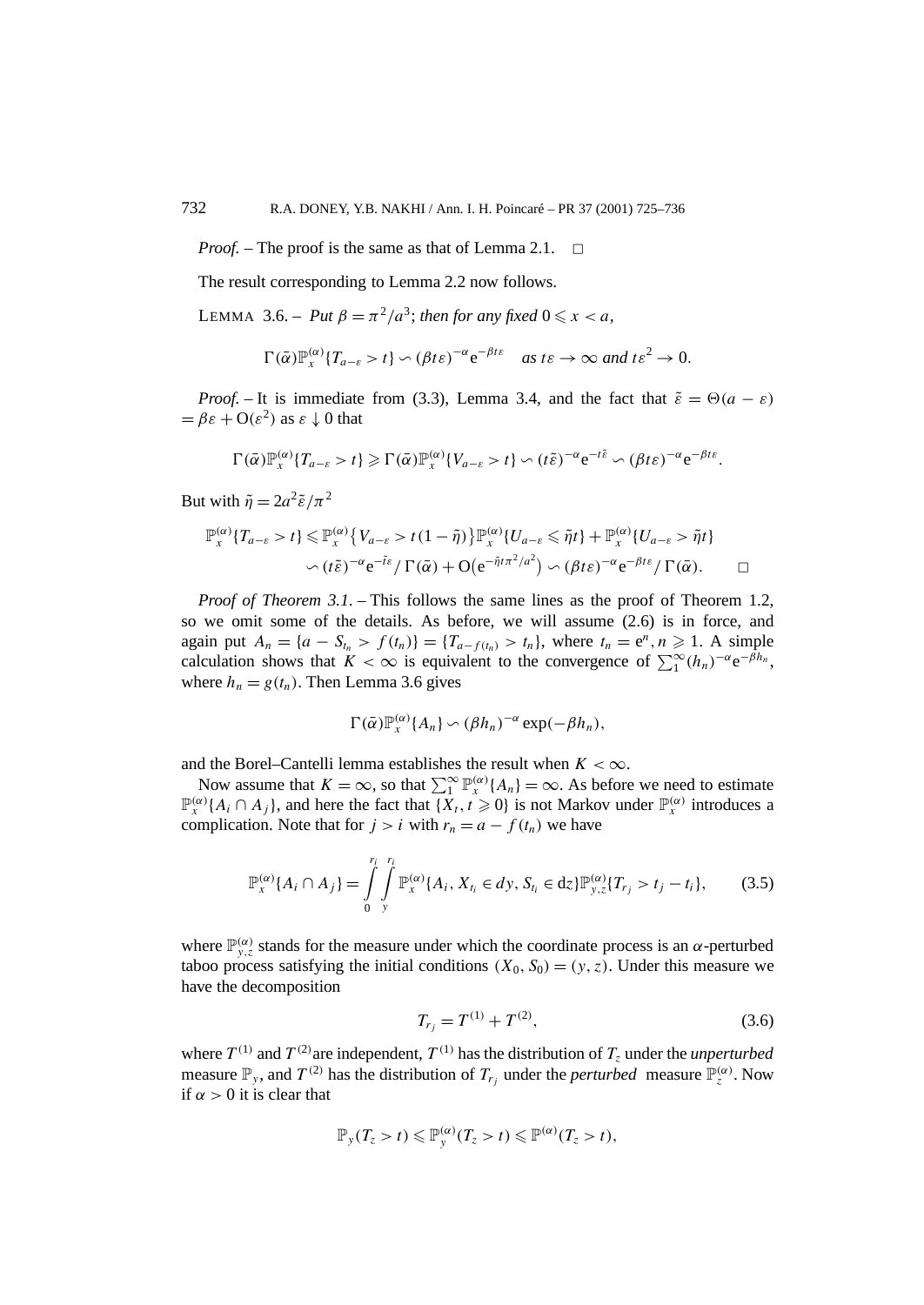where  $\mathbb{P}^{(\alpha)} = \mathbb{P}_0^{(\alpha)}$ , and hence, from (3.6) we get  $\mathbb{P}_{y,z}^{(\alpha)}\{T_{r_j} > t\} \leq \mathbb{P}^{(\alpha)}\{T_{r_j} > t\}$ . Using this in (3.5) and appealing to Lemma 3.6 we see that, when  $\alpha > 0$ , we have

$$
\mathbb{P}_{x}^{(\alpha)}\{A_j \mid A_i\} \leq \mathbb{P}^{(\alpha)}\{T_{r_j} > t_j - t_i\} \sim \frac{\exp - \beta h_j (1 - e^{i - j})}{\Gamma(\bar{\alpha}) \{\beta h_j (1 - e^{i - j})\}^\alpha}.\tag{3.7}
$$

It is now easy to conclude the proof in this case, as the final part of the proof of Theorem 1.2 requires only minor modifications.

In the case  $\alpha < 0$  we use the fact that, in (3.6),  $T^{(1)}$  and  $T^{(2)}$  are stochastically dominated by independent random variables  $W^{(1)}$  and  $W^{(2)}$  which have the distribution of  $T_{r_i}$  under the measure  $\mathbb{P}$ , and the distribution of  $T_{r_i}$  under the measure  $\mathbb{P}^{(\alpha)}$  to see that, for any  $\theta \in (0, 1)$ ,

$$
\mathbb{P}_{x}^{(\alpha)}\{A_{j} \mid A_{i}\} \leq P\{W^{(1)} + W^{(2)} > t_{j} - t_{i}\} \\
\leq P\{W^{(1)} > \theta(t_{j} - t_{i})\} + P\{W^{(2)} > (1 - \theta)(t_{j} - t_{i})\}.
$$

With the choice of  $\theta = f(t_i)/f(t_i)$  the requirements of Lemma 2.2 are satisfied and

$$
P\{W^{(1)} > \theta(t_j - t_i)\} \sim \exp{-\beta\theta(t_j - t_i)f(t_i)}
$$
  
= 
$$
\exp{-\beta(t_j - t_i)f(t_j)} = o\{\mathbb{P}^{(\alpha)}\{T_{r_j} > t_j - t_i\}\},
$$

because  $\alpha < 0$ , and it is easy to see that this term is asymptotically neglible. We can also apply Lemma 3.6 to get

$$
P\{W^{(2)} > (1-\theta)(t_j - t_i)\} \sim \frac{\exp - \beta h_j (1 - e^{i-j})}{\Gamma(\bar{\alpha}) \{\beta (1-\theta) h_j (1 - e^{i-j})\}^{\alpha}} \exp \theta \beta h_j (1 - e^{i-j})
$$

$$
\leq \frac{\exp - \beta h_j (1 - e^{i-j})}{\Gamma(\bar{\alpha}) \{\beta h_j (1 - e^{i-j})\}^{\alpha}} \exp \beta e^{j-i} h_j^2 / h_i.
$$

Since it follows from  $(2.6)$  that, for a suitable  $c_3$ 

$$
\lim_{i \to \infty} \sup_{j \ge i+c_3} \left( \frac{e^{j-i} h_j^2}{h_i} \right) = 0,
$$

it is not difficult to modify the argument used in the final part of the proof of Theorem 1.2 to get the required conclusion.  $\Box$ 

Clearly the proof of Theorem 3.2 will involve the behaviour of  $\mathbb{P}_{x}^{(\alpha)}\{T_{a-\epsilon} \leq t\}$ , and this is given in the following.

**LEMMA** 3.7. – (i) *Suppose that*  $t \to \infty$  *and*  $\epsilon t \downarrow 0$ *. Then for any fixed*  $x \in [0, a)$ 

$$
\mathbb{P}_{x}^{(\alpha)}\{T_{a-\varepsilon}\leq t\}\backsim\frac{(\beta\varepsilon t)^{\bar{\alpha}}}{\Gamma(\bar{\alpha}+1)}.\tag{3.8}
$$

(ii) *Given arbitrary*  $\delta > 0$  *there exists*  $K_{\delta} < \infty$  *such that for all*  $\varepsilon_1$  *sufficiently small, t* $\varepsilon_1$  *sufficiently large and all*  $\varepsilon_2 \in (0, \varepsilon_1)$ 

$$
\mathbb{P}_{a-\varepsilon_1}^{(\alpha)}\{T_{a-\varepsilon_2}\leq t\}\leqslant K_{\delta}\left(\frac{\varepsilon_2}{\varepsilon_1}\right)^{\overline{\alpha}}+\frac{(1+\delta)(\beta\varepsilon_2t)^{\overline{\alpha}}}{\Gamma(\overline{\alpha}+1)}.
$$
\n(3.9)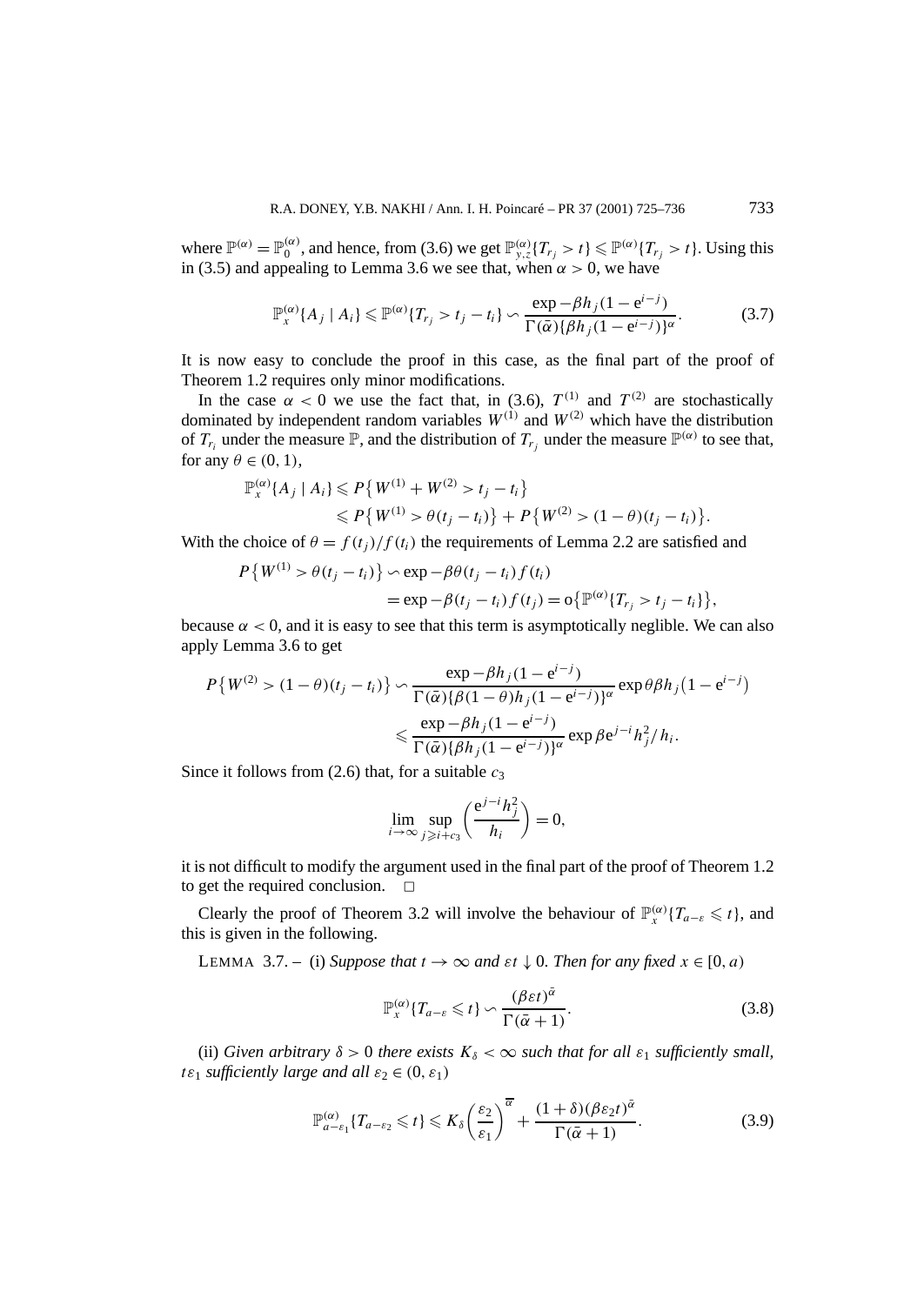*Proof.* – First note that, for any  $\eta \in [0, t]$ ,

$$
\mathbb{P}_{x}^{(\alpha)}\{T_{a-\varepsilon}\leq t\}\geq \mathbb{P}^{(\alpha)}\{T_{a-\varepsilon}\leq t\}\geq \mathbb{P}^{(\alpha)}\{V_{a-\varepsilon}\leq t-\eta\}\mathbb{P}^{(\alpha)}\{U_{a-\varepsilon}\leq \eta\}.
$$

Under  $\mathbb{P}^{(\alpha)}$   $V_{a-\epsilon}$  has a  $\Gamma(\bar{\alpha},\bar{\epsilon})$  distribution, so choosing  $\eta = \sqrt{t}$ , so that  $\eta/t \to 0$  we have

$$
\mathbb{P}^{(\alpha)}\{V_{a-\varepsilon}\leq t-\eta\}\backsim \frac{(\tilde{\varepsilon}t)^{\tilde{\alpha}}}{\Gamma(\bar{\alpha}+1)}\backsim \frac{(\beta\varepsilon t)^{\tilde{\alpha}}}{\Gamma(\bar{\alpha}+1)}.
$$

But since  $\eta \to \infty$  we see from (2.3) that  $\mathbb{P}^{(\alpha)}\{U_{a-\varepsilon} \leq \eta\} \to 1$ , and this proves one half of (3.8).

To get the other half, we note that

$$
\mathbb{P}_{x}^{(\alpha)}\lbrace T_{a-\varepsilon}\leq t\rbrace \leq \mathbb{P}_{x}^{(\alpha)}\lbrace V_{a-\varepsilon}\leq t\rbrace.
$$

Assuming that  $\bar{\alpha}$  is not a positive integer (the contrary case is easier to deal with) and writing  $\Delta = \tilde{\varepsilon}/\Theta(x)$ , Lemma 3.3 gives

$$
\mathbb{E}_{x}^{(\alpha)}\{e^{-\lambda \tilde{\varepsilon}V_{a-\varepsilon}}\} = \left\{\Delta + \frac{1-\Delta}{1+\lambda}\right\}^{\tilde{\alpha}} = \Delta^{\tilde{\alpha}} \sum_{0}^{\infty} {\tilde{\alpha} \choose k} \left(\frac{1-\Delta}{\Delta(1+\lambda)}\right)^{k}.
$$

Inverting the Laplace transform, we see that  $\mathbb{P}_{x}^{(\alpha)}\{\tilde{\varepsilon}V_{a-\varepsilon}=0\}=\Delta^{\bar{\alpha}}$  and that  $\tilde{\varepsilon}V_{a-\varepsilon}$  has, under  $\mathbb{P}_{x}^{(\alpha)}$ , a density on  $(0, \infty)$  given by

$$
\Delta^{\bar{\alpha}} e^{-y} \sum_{1}^{\infty} {\bar{\alpha} \choose k} \left(1 - \Delta^{-1}\right)^k \frac{y^{k-1}}{(k-1)!} \leq \Delta^{\bar{\alpha}} \sum_{1}^{\infty} {\bar{\alpha} \choose k} \left(1 - \Delta^{-1}\right)^k \frac{y^{k-1}}{(k-1)!}.
$$
 (3.10)

It follows that with  $y > 0$  and  $z = y(1 - \Delta^{-1})$ ,

$$
\mathbb{P}_{x}^{(\alpha)}\{\tilde{\varepsilon}V_{a-\varepsilon}\leqslant y\}\leqslant\Delta^{\tilde{\alpha}}\sum_{0}^{\infty}\binom{\bar{\alpha}}{k}\left(1-\Delta^{-1}\right)^{k}\frac{y^{k}}{k!}
$$
\n
$$
=\Delta^{\tilde{\alpha}}\sum_{0}^{\infty}(-1)^{k}\frac{\Gamma(\alpha+k-1)}{\Gamma(\alpha-1)k!}\left(1-\Delta^{-1}\right)^{k}\frac{y^{k}}{k!}
$$
\n
$$
=\Delta^{\tilde{\alpha}}F(\alpha-1;1;-z)=\Delta^{\tilde{\alpha}}e^{-z}F(\bar{\alpha}+1;1;z),\qquad(3.11)
$$

where  $F(b; c; \cdot)$  denotes the confluent hypergeometric function and we have used a standard transformation result. (See [5, p. 267].) Now if *x* is fixed putting  $y = \tilde{\varepsilon}t$ we see that  $z \circ \tilde{\varepsilon}t/\Delta \to \infty$  so we can use the known asymptotic behaviour of the hypergeometric function (see [5, p. 289]) to conclude that

$$
\Delta^{\bar{\alpha}}e^{-z}F(\bar{\alpha}+1;1;z) \backsim \frac{\Delta^{\bar{\alpha}}z^{\bar{\alpha}}}{\Gamma(\bar{\alpha}+1)} \backsim \frac{(\tilde{\varepsilon}t)^{\bar{\alpha}}}{\Gamma(\bar{\alpha}+1)} \backsim \frac{(\beta \varepsilon t)^{\bar{\alpha}}}{\Gamma(\bar{\alpha}+1)},
$$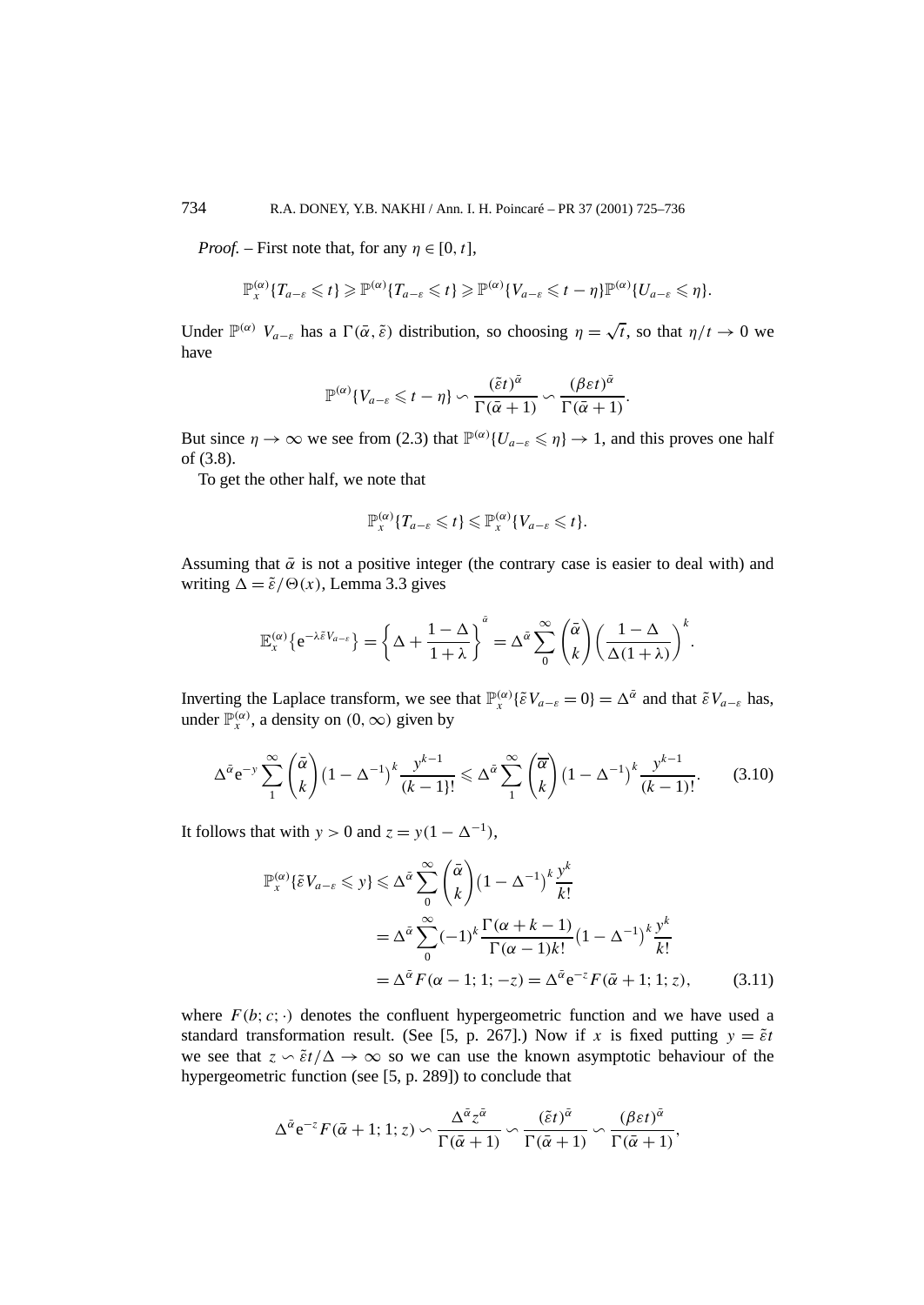which finishes the proof of (i). For (ii) we note that the same asymptotic result shows that there exists  $z_{\delta}$  with

$$
\sup_{z\geqslant z_3} z^{-\bar{\alpha}} e^{-z} F(\bar{\alpha}+1; 1; z) \leqslant \frac{1+\delta}{\Gamma(\bar{\alpha}+1)}.
$$

Now apply (3.11) with  $x = a - \varepsilon_1$ ,  $\varepsilon = \varepsilon_2$  and  $y = t\varepsilon_2$  so that  $\Delta = \varepsilon_2/\varepsilon_1 \sim \varepsilon_2/\varepsilon_1$ , to see that (3.9) holds if we take  $K_{\delta} = 2F(\bar{\alpha} + 1; 1; z_{\delta})$ .  $\Box$ 

*Proof of Theorem 3.2.* – Let  $B_n = \{a - S_{t_n} < f(t_n)\} = \{T_{a-f(t_n)} \leq t_n\}$ , where  $t_n =$  $e^n$ ,  $n \ge 1$ . A simple calculation shows that  $L < \infty$  is equivalent to the convergence of  $\sum_{1}^{\infty} {\{h(n)\}}^{-\bar{\alpha}}$ , where  $h_n = g(t_n)$ . Since *x* is fixed we can apply (i) of Lemma 3.7 to get

$$
\Gamma(\bar{\alpha}+1)\mathbb{P}_{x}\lbrace B_{n}\rbrace \backsim \left\lbrace \beta t_{n} f(t_{n}) \right\rbrace^{\bar{\alpha}} = \lbrace \beta h_{n} \rbrace^{-\bar{\alpha}}.
$$

Then the Borel–Cantelli lemma establishes the result when  $L < \infty$ .

Now assume that  $L = \infty$ , so that  $\sum_{1}^{\infty} \mathbb{P}_{x} \{B_n\} = \infty$ . Note that for  $j > i$  with  $r_n =$  $a - f(t_n)$  we have

$$
\mathbb{P}_{x}^{(\alpha)}\{B_{i} \cap B_{j}\} = \int_{0}^{t_{i}} \mathbb{P}_{x}^{(\alpha)}\{T_{r_{i}} \in ds\} \mathbb{P}_{r_{i}}^{(\alpha)}\{T_{r_{j}} \leq t_{j} - s\} \leq \mathbb{P}_{r_{i}}^{(\alpha)}\{T_{r_{j}} \leq t_{j}\} \int_{0}^{t_{i}} \mathbb{P}_{x}^{(\alpha)}\{T_{r_{i}} \in ds\}
$$

$$
= \mathbb{P}_{r_{i}}^{(\alpha)}\{B_{j}\} \mathbb{P}_{x}^{(\alpha)}\{B_{i}\}.
$$

It follows from (ii) of Lemma 3.7 that for arbitrary  $\delta > 0$ ,

$$
\mathbb{P}_{r_i}^{(\alpha)}\{B_j\} \leq K_{\delta} \left(\frac{f(t_j)}{f(t_i)}\right)^{\bar{\alpha}} + \frac{(1+\delta)(\beta t_j f(t_j))^{\bar{\alpha}}}{\Gamma(\bar{\alpha}+1)}
$$

$$
= K_{\delta} \left(\frac{t_i h_i}{t_j h_j}\right)^{\bar{\alpha}} + \frac{(1+\delta)(\beta h_j)^{\bar{\alpha}}}{\Gamma(\bar{\alpha}+1)}
$$

$$
\leq K_{\delta} e^{-\bar{\alpha}(j-i)} + \frac{(1+\delta)(\beta h_j)^{\bar{\alpha}}}{\Gamma(\bar{\alpha}+1)}.
$$

From this, since  $\delta$  is arbitrary, it is immediate that

$$
\limsup_{n \to \infty} \frac{\sum_{i=1}^{n} \sum_{j=1}^{n} \mathbb{P}_{x} \{B_{i} \cap B_{j}\}}{(\sum_{i=1}^{n} \mathbb{P}_{x} \{B_{i}\})^{2}} \leq 1,
$$
\n(3.12)

and the key step in the proof is finished.  $\Box$ 

*Remark 2*. – An interesting question is whether or not the tail sigma-field of the first passage-time process is trivial under  $\mathbb{P}_{x}^{(\alpha)}$ . In the case  $\alpha = 0$ , the triviality can be seen as a consequence of the ergodicity of the (Markovian) taboo process, which was established in [4]; we have not been able to resolve this question when  $\alpha \neq 0$ . If this sigma-field is trivial when  $\alpha \neq 0$ , some of our proofs would be shorter, since it would only be necessary to show, for example, that the lim sup in (3.12) is finite.